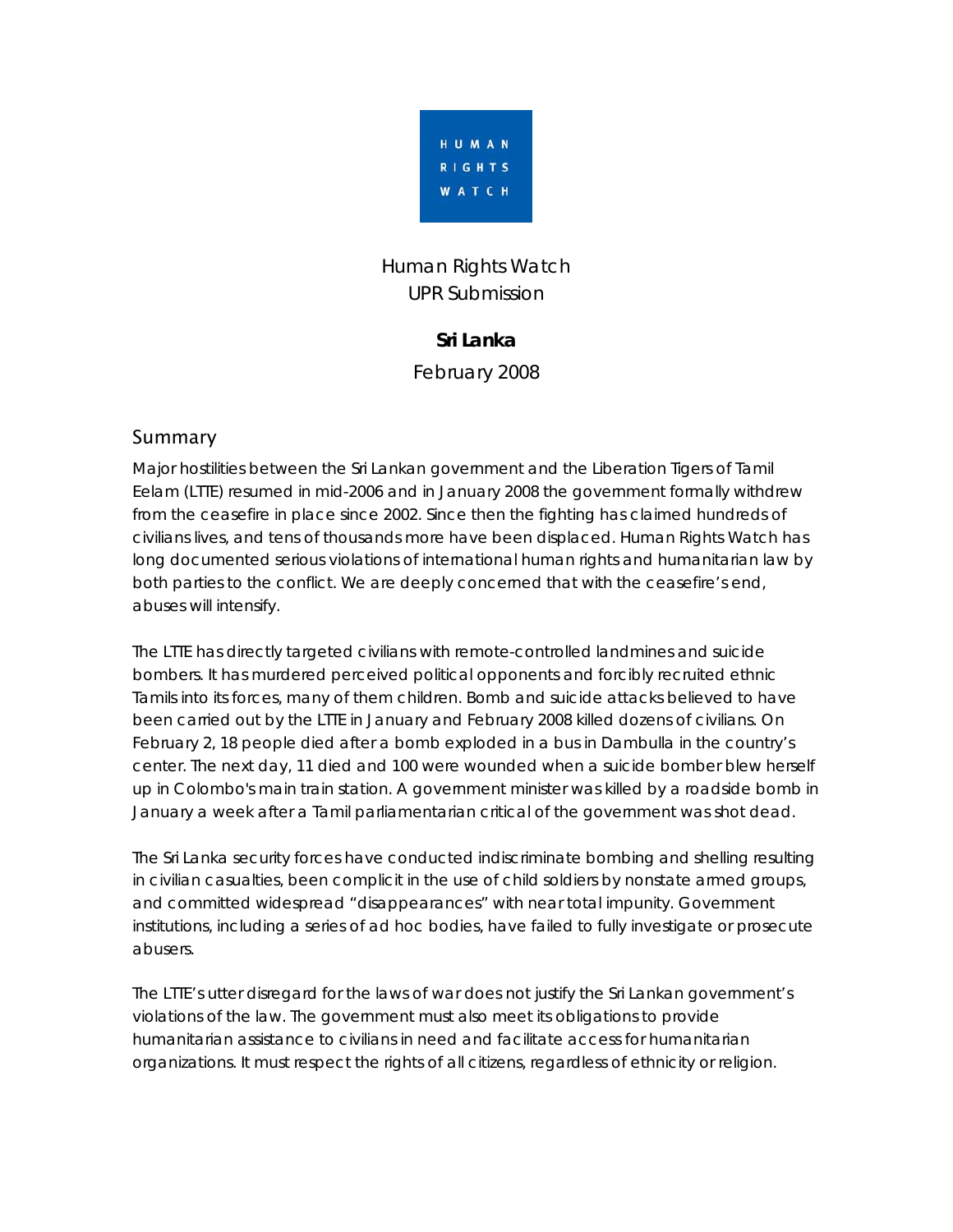Human Rights Watch reiterates its call for the urgent deployment of a United Nations human rights field operation in Sri Lanka with a strong mandate to monitor abuses by all sides, publicly report its findings, and act to promote respect for basic rights at the local level. Further recommendations are provided at this end of this submission.

### 1. Enforced disappearances

According to governmental and non-governmental sources, more than 1,500 people were reported missing between December 2005 and December 2007. Some are known to have been killed, and others have surfaced in detention or otherwise have been found, but the majority remains unaccounted for. Evidence suggests most have been "disappeared" or abducted.

Human Rights Watch has conducted extensive research into enforced disappearances since 2006. In the vast majority of the cases we documented, the evidence indicates the involvement of government security forces—army, navy, or police. The victims are primarily young ethnic Tamil men who "disappeared" in the country's embattled north and east, but also in the capital Colombo.

In the face of this crisis, the Sri Lankan government has failed to investigate seriously and prosecute those responsible. It has publicly labeled senior UN officials as "LTTE supporters" and "terrorists" because they highlighted "disappearances" or other rights violations. To date not a single member of the security forces has been held to account for a "disappearance" over the past two years. Four security force members held for abductions in Colombo—a rare instance of arrests—were recently released, it is unclear whether charge were dropped. Families interviewed by Human Rights Watch talked about their failed efforts to get the Sri Lankan authorities to act on the cases of their "disappeared" relatives.

Over the past two years, the government has created at least nine special bodies to address "disappearances" and other human rights violations—and it touts them as a sign of the efforts it has undertaken to address the problem. As yet, none of these special bodies have yielded concrete results.

In particular, Sri Lanka's Human Rights Commission (HRC) has failed to adequately address the crises of "disappearances." Despite the hundreds of cases reported to it over the last two years, the HRC has issued no public reports on the matter, has stopped providing statistics on the complaints it has received, and has tried to downplay the problem.

Although the LTTE has been implicated in some acts akin to "disappearances" its practice has been to outright murder political opponents rather than abduct them.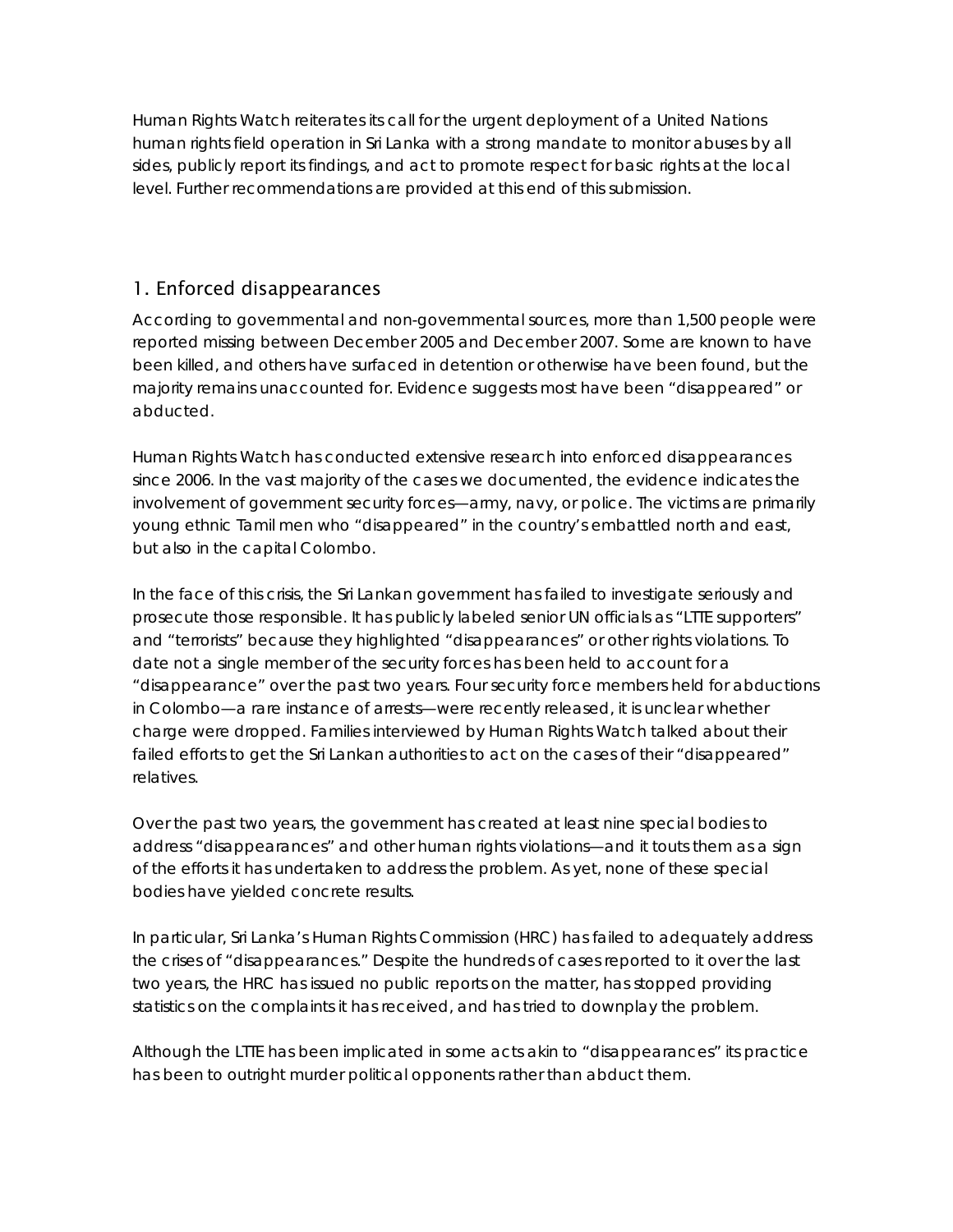# 2. Internal displacement

Since mid-2006, hundreds of thousands of people have been displaced in the country's north and east. More than 100,000 people returned to their homes in the east under a government program begun last May, but renewed insecurity has caused some to leave their homes again. In late 2007, the UN High Commissioner for Refugees (UNHCR) received reports from the east of killings, abductions, harassment and general insecurity affecting displaced persons. Over the past year, government authorities have in some places in the east forced internally displaced persons to return to areas that remained insecure due to threats by armed groups, landmines, or the risk of renewed fighting. Protection for the displaced has been weak despite the presence of the UNHCR, with regular threats and occasional violence, including forced recruitment, by both the LTTE and pro-government armed groups. Others are prohibited from returning to their homes by the creation of "high security zones" controlled by the military. Those who have returned have often faced reprisals. The Supreme Court ruled that petitions regarding such zones are under the authority of the regional military commander.

# 3. Use of child soldiers

The LTTE has long been notorious for its forced recruitment of children and their deployment in combat. According to UNICEF, as of December 31, 2007, the LTTE had forcibly recruited 6,248 people under the age of 18.

Since 2006, the pro-government Tamil armed group known as the Karuna group has abducted and forcibly recruited children and young men for use as soldiers, with the complicity of Sri Lankan security forces. According to UNICEF, as of December 31, 2007, the Karuna group had forcibly recruited 453 children.

The government, including President Mahinda Rajapaksa, has repeatedly promised to conduct investigations into government complicity with Karuna group abductions, but no serious investigation is known to have taken place, and the abuctions continue. The Karuna group reportedly abducted 15 children in December 2007 alone. The location of Karuna group camps and bases—in government-controlled areas—is widely known, and armed Karuna group members, including children, are routinely visible in the east.

# 4. Lack of accountability and the failure of national institutions

Over the past two years, the government has consistently failed to act in the face of serious and persistent human rights violations. The criminal justice system, particularly the police and the Attorney General's office, have not effectively investigated human rights violations or brought perpetrators to justice. The high level of violence has created an atmosphere of fear and insecurity for civilians, particularly ethnic Tamils.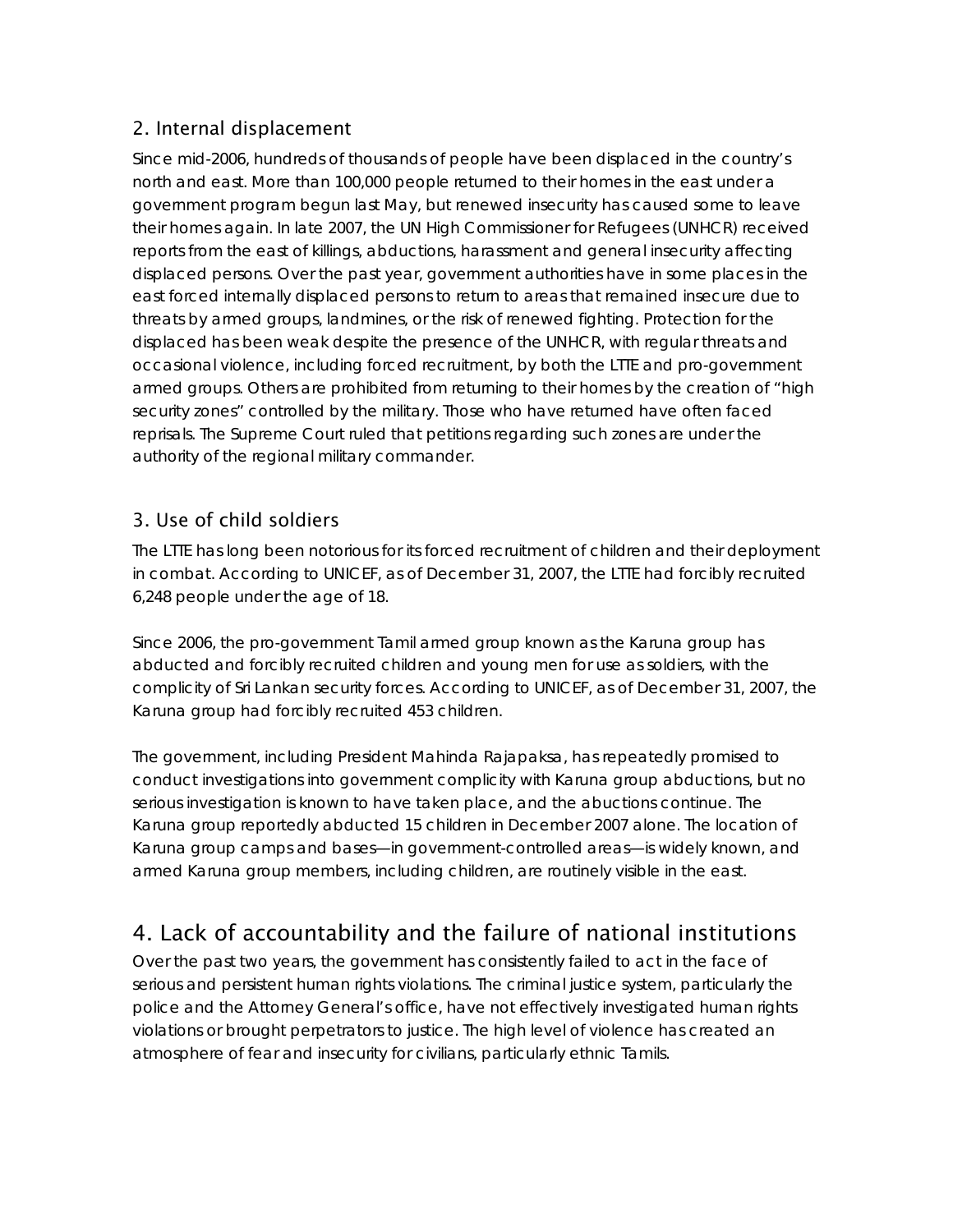The independence of the Human Rights Commission (HRC) and the National Police Commission have been significantly undermined by the president's May 2006 decision to bypass constitutional requirements and directly appoint commissioners to these bodies. The monitoring and investigative authority of the HRC has also been effectively negated by the obstructive attitude of the security forces and lack of government support.

As a sign of the HRC's failings, in December 2007 the International Coordinating Committee of National Human Rights Institutions downgraded the HRC's status to "observer" because of government encroachment on its independence. Namely concerns that commission appointment were not in compliance with Sri Lankan law; and because of doubts that the commission's practice was not "balanced, objective and non-political, particularly with regard to the discontinuation of follow-up to 2,000 cases of disappearances in July 2006."

Aside from the HRC, the government has created at least nine special bodies to address human rights violations, but they have so far failed to halt the abuse. They serve instead as a way for the government to falsely claim that it is taking steps to improve human rights.

The most prominent special body is the Presidential Commission of Inquiry (CoI) to investigate serious cases of human rights violations by the government and LTTE since August 2005. An international group of observers, called the International Independent Group of Eminent Persons, has not been permitted to play a significant role in the commission's work.

The CoI remains an advisory body that investigates cases and makes recommendations, but there is no guarantee that relevant government bodies will act on them. The role of the Attorney General's office in the commission's work has raised serious conflict of interest concerns. Efforts to establish a witness protection program have been inadequate, significantly limiting the CoI's ability to conduct investigations. In September 2007, the international observers reported that since the inception of the commission, "no substantial progress has been made into any of the mandated cases."

# 5. Abuses against Sri Lankan migrant women domestic workers

Over 125,000 Sri Lankan women migrate to the Middle East as domestic workers each year. While many have built homes and supported their children's education through their wages, others experience a range of abuse from recruitment agents and employers and receive little protection from the Sri Lankan authorities or governments abroad.

Despite some recent improvements, the Sri Lankan government inadequately regulates the vast labor recruitment industry. The government does not require registration or licensing of village-level subagents. Many agents and their unregulated subagents charge illegal and exorbitant fees. Women often incur debts at usurious interest rates. Agents and subagents sometimes deceive prospective workers about the nature and conditions of work they will perform, their wages, and the country in which they will be employed.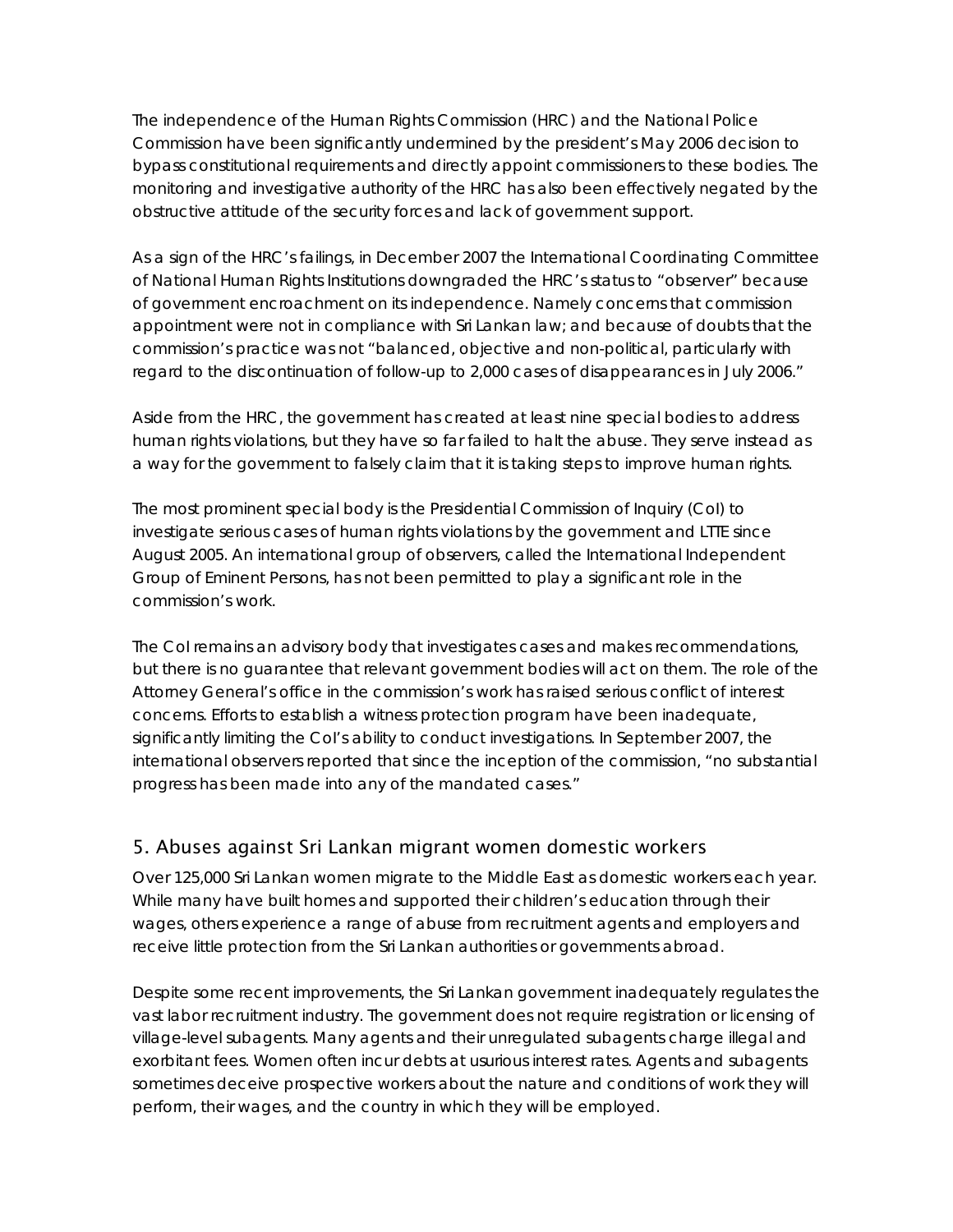The services provided by Sri Lankan missions abroad are uneven. Gaps include failure to provide rescue assistance to domestic workers who contact the mission for help; lack of follow-up on cases; lack of counseling services to traumatized domestic workers; and poor, overcrowded conditions in embassy and consulate shelters. Upon return to Sri Lanka, many domestic workers said they faced obstacles to filing complaints and obtaining victim services.

### Recommendations

Given the escalation in fighting and the resultant human rights abuses, Human Rights Watch calls on all parties to the conflict—the Sri Lankan government and the LTTE and other non-state armed groups—to respect their obligations under human rights and international humanitarian law. We call on the Sri Lankan government to:

- Accept a human rights monitoring mission under United Nations auspices to investigate abuses by all parties, report publicly on abuses to enable prosecutions, and facilitate efforts to improve human rights at the local level.
- Improve humanitarian access to all populations at risk.
- Take all necessary steps to minimize civilian casualties in the event of renewed hostilities.

#### *Regarding Enforced Disappearances, the Sri Lankan government should:*

- Ensure that all persons taken into custody are held in recognized places of detention, with detailed detention records. Detained individuals must be allowed contact with family and unhindered access to legal counsel; they should promptly be brought before a judge and informed of the reasons for arrest and any charges against them.
- Repeal or revise emergency regulations that allow arbitrary arrest and detention.
- Invite the UN Working Group on Enforced and Involuntary Disappearances to visit Sri Lanka as soon as possible.
- Sign and ratify the Convention against Enforced Disappearance.

#### *Regarding internal displacement, the Sri Lankan government should:*

- Take all measures necessary to ensure safety for displaced persons, and that returns be voluntary and in conditions of safety and dignity.
- Facilitate the delivery of humanitarian aid by Sri Lankan and international organizations to displaced populations in need.

#### *Regarding child soldiers, the Sri Lankan government should:*

- Immediately end all cooperation with the Karuna group in the recruitment of children.
- Fulfill its pledge to investigate the role of the security forces in child recruitment and other abductions by the Karuna group, and hold all those responsible accountable.

#### *Regarding the lack of accountability and the failure of national institutions, the Sri Lankan government should:*

Respect the independence of the Human Rights Commission.